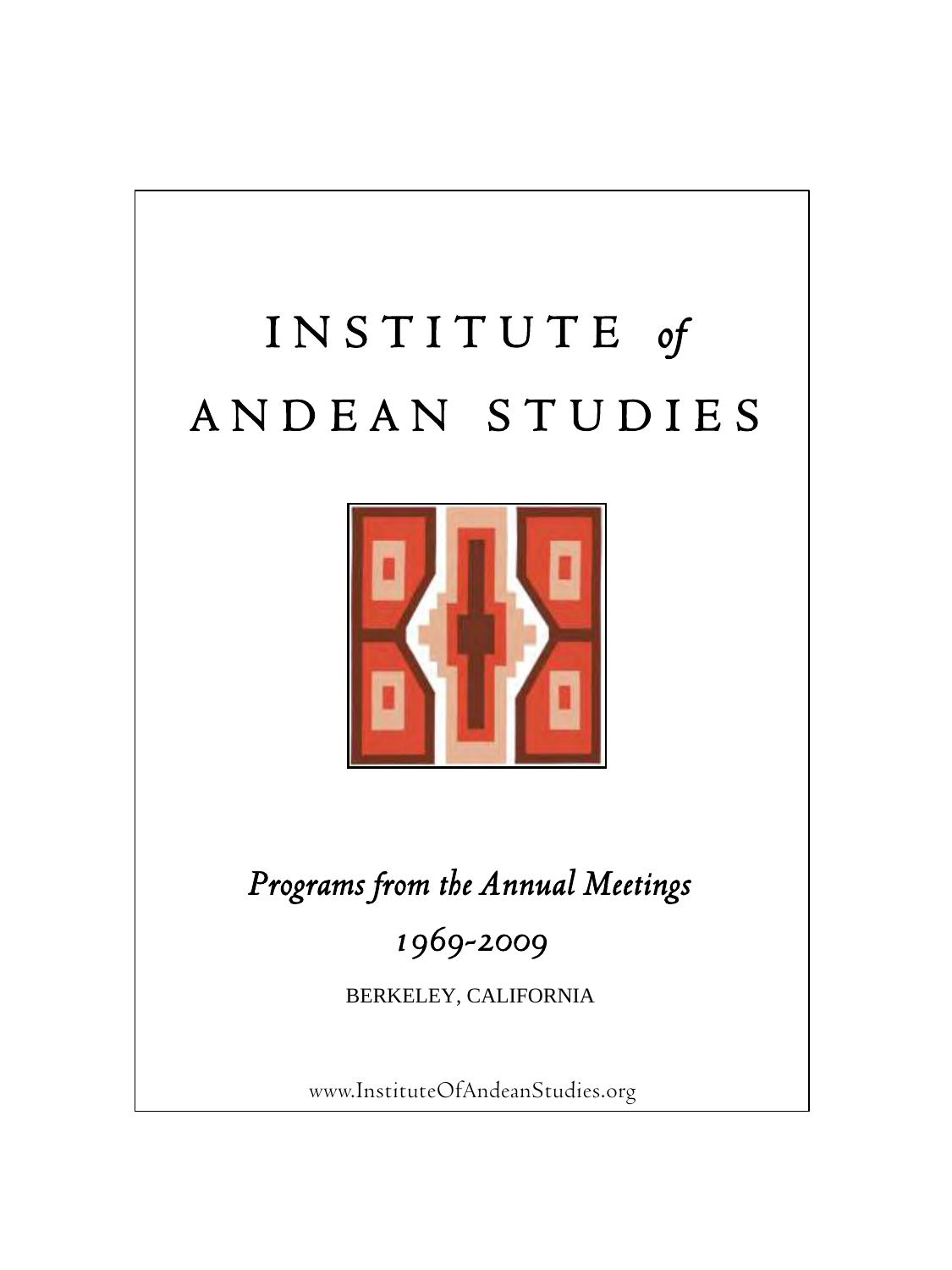*A Brief Account of the Early History of the Meetings of the IAS. Being a true history of the naming, numbering, and nature of the gatherings sponsored by the Institute of Andean Studies as recorded in the Minutes of that organization, both of the Meetings of the Board of Directors of the Institute and of the Meetings of the general membership, and in the annual Reports of the President to the members.* 

According to the Articles of Incorporation that established the IAS, signed on November 14, 1959, the primary corporate purpose was "to organize, sponsor, and assist field, museum and library research and study in the archaeology, history, linguistics, ethnology and biology of the native peoples of Colombia, and of that area of South America which was formerly the Inca Empire, and which presently comprises northwestern Argentina, northern Chile, and the countries of Ecuador, Peru and Bolivia; to publish a journal and issue other sundry publications reporting the results of such research; to sponsor meetings and conferences for the purpose of discussion of the results of such research and the problems pertaining thereto; and to solicit, receive, invest, and to disburse gifts and grants in support of and in furtherance of the foregoing." These articles were filed with the Secretary of State of the State of California on January 29, 1960, which date marks the official birth of the Institute.

As may be seen from the quoted Article, the IAS always intended to have meetings to further the primary corporate purpose, but it was also required by its by-laws to have meetings of the membership to conduct official business. Indeed, Article III, Section 1, of the By-laws specified that there be an "Annual Meeting of the Members [...] the first Saturday of January in each year at the hour of 8 o'clock P.M., of said day; provided, however, that should said day fall on a legal holiday, then any such annual meeting shall be held at the same time and place on the next day thereafter ensuing which is not a legal holiday." These two types of meetings have been held concurrently for so long, and the nowestablished forms are so well established that it is difficult to imagine that they were not always so coordinated. However, the anniversary celebrated in 2010, the Fiftieth Annual Meeting, is that of the Members, the "business" meeting. Meetings "for the purpose of discussion of the results of [...] research and the problems pertaining thereto" -- the "scientific" meeting - were not part of the annual January pilgrimage to Berkeley for the first seven years of the Institute's existence. The purpose of this account is to trace the unification of these separate functions into the now familiar January meeting.

The last point of business at the Second Board Meeting, held April 26, 1960, was the announcement by the President that he "had taken steps to organize a Conference on Peruvian Archaeology, to be held May 17 to May 20, 1960, at Berkeley, California." Junius Bird had already been invited, and the Board asked the President to invite Eugene Hammel as well. According to the President's report to the First Annual Meeting, in January 1961, the [**First] Conference on Peruvian Archaeology** met in Berkeley from May 17-21, 1960. Those formally invited were Bird and Hammel, though Hammel ultimately did not attend. The other attendees, all from Berkeley, were John H Rowe, Edward P Lanning, Dorothy Menzel, Lawrence E Dawson and Anna H Gayton. The sessions were held in what was then called the Lowie Museum and were devoted to reports on current research, discussion of problems relating to carbon dating in South America, "Early Man," preceramic cultures of the Peruvian coast, and the future of the joint archaeological program organized by the Universidad Nacional Mayor de San Marcos and the Fulbright commission. More specifically, Dawson reported on his 1959- 60 work on Paracas chronology; Lanning presented a chronological scheme for the Ancon style; Gayton reported the discovery of a group of Paracas textiles in the Uhle collection from the Yauca valley; Junius Bird provided the meeting with a great deal of additional information on his work at Huaca Prieta.

The **First Annual Meeting of Members** was held January 7, 1961. As was to be true of all the Annual Meetings of Members until 1970, this meeting was held in the living room of John Rowe's house on Rose Street, in Berkeley. Of the nine active Members, four were in attendance (Rowe, Lanning, Menzel, and Dawson) along with one of the Associate Members, for a total of five official participants. We have been provided some first-person reports from Ann and Lucy Rowe about these domestic Annual Meetings of Members (see their contributions to *Ñawpa Pacha 28*), including their memories of the rigorous formality of the proceedings and of their direct participation operating the pass-through slide projector for presentations following the official business meetings. During the First Annual Meeting itself, the members approved the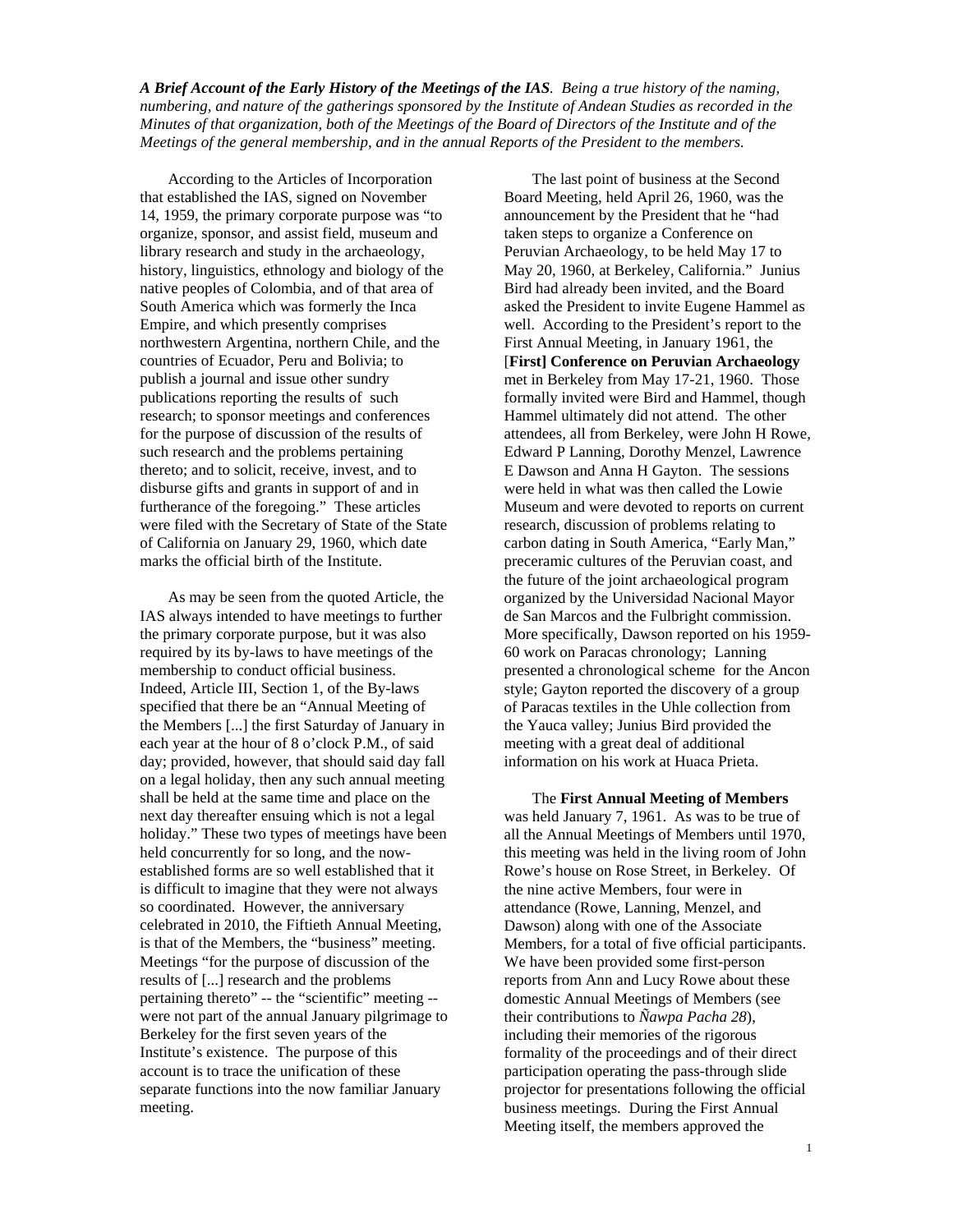organization of a Second Conference on Peruvian Archaeology for April 1961. Following the President's report on the First Conference, he also reported briefly on the fieldwork of IAS Fellow Sylvia Broadbent, who was then studying Chibcha culture by working in Colombian archives, doing archaeological reconnaissance and excavation, and interviewing informants. This appears to have been the only "scientific" report delivered at the First Meeting of Members.

The **Second Annual Meeting of Members**, February 17, 1962, was again attended by five members (including four active Members Rowe, Gayton, Dawson, and Menzel). The main business of the year had been the attempt to get *Ñawpa Pacha* off the ground; the main obstacles to this were 1) the gaining of tax-exempt status and 2) Rowe's distraction from editorial activity by a variety of other duties which had arisen during the year. The President's report included a little information about the Fellows and publications by members, but there had been no second Conference, probably, though this is not stated, due to the same distractions that had kept the President so busy throughout the year.

The **Third Annual Meeting of Members**, January 26, 1963, attended by six Members, and **Fourth Annual Meeting of Members**, January 25, 1964, attended by five, were dominated by news of the publication of the first two numbers of *Ñawpa Pacha*. In addition, however, at the 1964 Meeting the President read a letter from Member J V Murra, then the project chief of the Expedition to Huánuco, Peru, 1963-1965, reporting on his activities in Peru. The last order of business of the Fourth Annual Meeting was the announcement by the President of a small conference on Peruvian archaeology planned for the middle of March, timed to coincide with a visit to Berkeley by Junius B Bird. Thomas C Patterson, newly elected to the Board, suggested that Lanning be invited as well. Ultimately, the invitation was extended to include Dwight Wallace and "Peruvianists residing in the Bay Area." The "business part" of the Annual Meeting ended at 9:23pm, and was (according to the President's report) to be followed by the presentation of "reports on research by members of the Institute." Since the Members in attendance were Rowe, Dawson, Menzel, and Patterson, the reports must have been made by a (quite probably improper) subset of those, but there is no further detail in the minutes. Of note here is the clear distinction drawn between the business meeting and the scientific reporting. At

the December 18, 1964, Board Meeting, the President "proposed that a special discussion program on Andean archaeology be planned for the [Fifth] Annual Meeting, to follow the regular business meeting." The Board, consisting of Rowe, Menzel and Patterson, agreed that Patterson should "present a summary of new data on the early Preceramic periods in Andean archaeology." This pattern of "reports on research" or "scientific discussion" following the "business part" of the Annual Meeting, begun with the 1964 Meeting, is repeated in 1965, 1966, and 1967.

More information about the March 1964 "special conference on Peruvian archaeology," or the **[Second] Berkeley Conference on Peruvian Archaeology,** is provided by the minutes of the 27 January, 1964, Board meeting. The President proposed that the discussions "be centered around the problem of Carbon 14 dating." Patterson informed the Board that he and a research assistant were preparing "a file on Carbon 14 dates that had been obtained up to that time on samples dealing with Peruvian archaeology," and he proposed that this file could form the basis for discussions at the conference. The President's Report for 1964, given at the 5th Annual Meeting of Members in February 1965, gives some details on this conference. It was held March 14, 1964. As was the case of the first Conference, it was held in the Hearst (née Lowie) Museum. It was attended by Junius Bird, Robert M Bird, Dawson, Menzel, Patterson, Gayton, and Rowe. Several problems of technology and dating were discussed informally at the meeting, which thus provided a forum for the exchange of information and ideas. As had been foreseen in the Board Meeting of January, problems of radiocarbon dating constituted a principal focus of discussion. The basis for that discussion was the list compiled by Patterson of measurements on samples from South America having a bearing on problems of dating preceramic and what are consistently termed "early man" occupations. According to the President, and this comes as no surprise, the "conference was unable to solve the problems posed by inconsistencies in the measurements available, but the discussion brought out more clearly where the difficulties lay."

The **Fifth Annual Meeting of Members** was held February 6, 1965, with five members in attendance. From the President's report for 1964, given at this Meeting, we learn that the discussion program to follow the business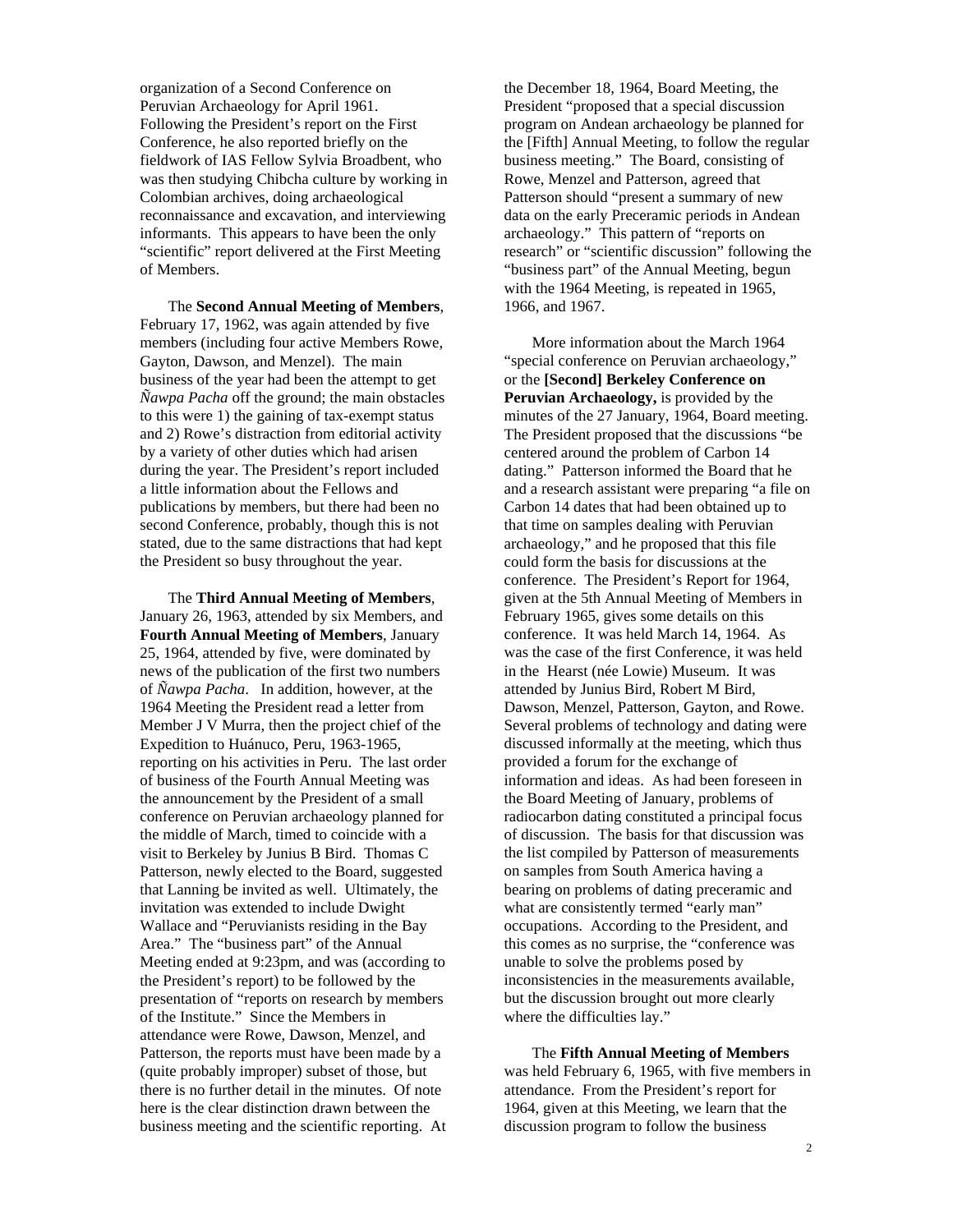meeting was in effect a continuation of the discussion of chronology begun at the March 1964 conference, since in the interim Rowe had made "a general review of radiocarbon measurements for ceramic stage samples from Peru and Bolivia," and Patterson had continued his study of earlier measurements. It may be noted in passing that the five attending members were the Board (Rowe, Menzel and Patterson), Elizabeth Patterson, and James Bennyhoff.

That same year saw the **[Third] Berkeley Conference on Peruvian Archaeology**, May 6- 8, 1965. This Conference was attended by Lanning, who came from New York for that purpose, and by IAS members from the Berkeley community: Rowe, Gayton, Patterson, Dawson, and Menzel. On May 6 and 7, the chronology of preceramic cultures again provided the principal subject of discussion, although, on May 7, Gayton also presented her analysis of the Initial Period textiles from the Hacha site in Acarí. On May 8, when the Conference was held jointly with the annual meeting of the Kroeber Anthropological Society, the sessions included papers by Rowe on "The interpretation of radiocarbon measurements," by Patterson on "The role of archaeological evidence in theories of multiple migration into the New World" (according to the minutes this was an "assigned topic" -- by the Kroeber Society, perhaps, thought there is no indication), and by Lanning on "Man, climate, and coastline in ancient Peru." Junius Bird, who was not able to attend, sent a set of slides on his work on "Early Man" sites at Huaca Prieta and in the Straits of Magellan.

The **Sixth Annual Meeting of Members**, January 29, 1966, was attended by nine members. At the time, the President foresaw no conference for the Spring of 1966 because the annual SAA meeting was to be in Reno, and it would conflict with the only available time for a Berkeley gathering. Following the business meeting, Bird's slides from Huaca Prieta and the Straits of Magellan, which had made an appearance at the Third Berkeley Conference on Peruvian Archaeology, were shown again.

In spite of the President's pessimistic report in January, the **[Fourth] Berkeley Conference on Peruvian Archaeology** was held May 2-4, 1966 (the location is not specified though it was probably also in the Museum). This Conference was attended by Junius Bird, coming from New York, and Patterson, then at Harvard, and by "local members" (according to the President's Report for 1966; or "members of the Department of Anthropology at Berkeley" according to the Minutes of the Seventh Annual Meeting). The principal subjects were Patterson's discussion of Chimu ceramic seriation (later published in *Ñawpa Pacha 4*). Bird reported on his visit to the sites that had produced the "new pottery style" from Vicús in Piura. The meeting was held immediately before the SAA meeting in Reno. A session of that meeting dedicated to Peruvian archaeology was chaired by Patterson and included papers by various members of the IAS, viz., Rowe, Patricia J Lyon, Donald A Proulx, and Patterson himself.

The **Seventh Annual Meeting of Members**, January 7, 1967, was attended by six members. The President's Report, besides providing information about the Conference from the previous Spring, included an update on the delays which had slowed the publication of *ÑAWPA PACHA 4* and which were threatening *ÑAWPA PACHA 5*. More optimistically, the President suggested that Patterson might be back in Berkeley in late January, which would provide the opportunity for a conference, while leaving the option of having another later in the year should other Andeanists appear. The main topic for a January conference would be Patterson's Chimu ceramic seriation, though it might be possible to get more information from Patterson about Michael E Moseley's research and excavations of preceramic refuse on the central coast. For whatever reason, there was no conference in 1967 other than a "program of scientific discussion" after the annual business meeting " (according to the President's Report of 1968; according to the minutes of the Seventh Annual Meeting, the business meeting was followed by "a scientific meeting and slide show"; neither source gives details about the program).

Despite the suggestion of a January date for a scientific conference in case Patterson were to be in Berkeley, it is clear that this would not have been associated with the Annual Meeting (already in progress at the time of the proposal). Indeed, the real focus was on later dates: either the imprecise possibility of other Andeanists appearing or, more concretely, and what seemed to the President to be the obvious time for a conference, the Kroeber Anthropological Society's annual meeting, April 22. As already mentioned, in the event, none of the prospective dates was taken, and there simply was no scientific conference in 1967.